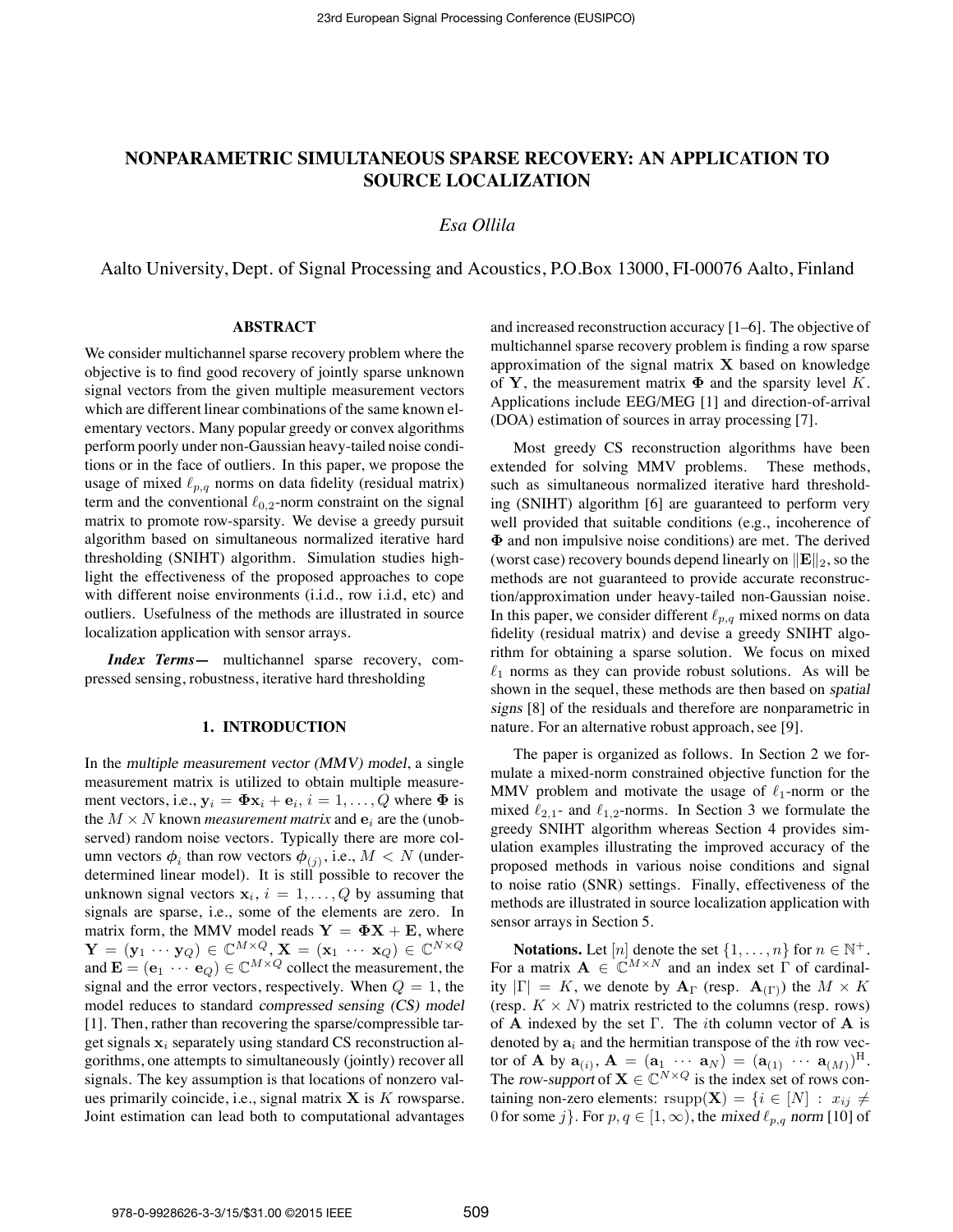.

 $\mathbf{X} \in \mathbb{C}^{N \times Q}$  is defined as

$$
\|\mathbf{X}\|_{p,q} = \bigg(\sum_{i} \bigg(\sum_{j} |x_{ij}|^p\bigg)^{q/p}\bigg)^{1/q} = \bigg(\sum_{i} \|\mathbf{x}_{(i)}\|_p^q\bigg)^{1/q}
$$

The mixed norms generalize the usual matrix *p*-norms: if  $p =$ q, then  $||\mathbf{X}||_{p,p} = ||\mathbf{X}||_p$ . The  $\ell_2$ -norm  $|| \cdot ||_2$  is called the Frobenius norm and will be denoted shortly as  $\|\cdot\|$ . In the same spirit, the usual Euclidean norm on vectors is denoted shortly as  $\|\cdot\|$ . The row- $\ell_0$  quasi-norm of a signal matrix **X** is the number of nonzero rows, i.e.,  $||\mathbf{X}||_0 = |\text{rsupp}(\mathbf{X})|$ . The matrix **X** is then said to be K-rowsparse if  $||\mathbf{X}||_0 \leq K$ . We use  $H_K(\cdot)$  to denote the hard thresholding operator: for a matrix  $\mathbf{X} \in \mathbb{C}^{N \times Q}$ ,  $H_K(\mathbf{X})$  retains the elements of the K rows of  $X$  that possess largest  $\ell_2$ -norms and set elements of the other rows to zero. Notation  $X|_{\Gamma}$  refers to a sparsified version of  $X$  such that the entries in the rows indexed by set Γ remain unchanged while all other rows have all entries set to  $0$ .

#### **2. ROBUST MIXED NORM MINIMIZATION**

Our objective is to recover  $K$ -rowsparse  $X$  in the MMV model. For this purpose, we consider the following constrained optimization problem:

$$
\min_{\mathbf{X}} c_{p,q} \|\mathbf{Y} - \mathbf{\Phi} \mathbf{X}\|_{p,q}^q \quad \text{subject to} \quad \|\mathbf{X}\|_0 \le K, \quad (P_{p,q})
$$

where  $c_{p,q}$  is an irrelevant constant used for making notations compact. For  $p = q$ , the problem reduces to conventional  $\ell_p$ -norm minimization of the residual matrix  $\mathbf{R} = \mathbf{Y} \mathbf{\Phi} \mathbf{X} \in \mathbb{C}^{M \times Q}$  under rowsparsity constraint on **X**. The wellknown problem with  $\ell_2$ -norm minimization is that it gives a very small weight on small residuals and a strong weight on large residuals, implying that even a single large outlier can have a large influence on the obtained solution. For robustness, one should utilize  $\ell_1$  in mixed norms since it gives larger weights on small residuals and less weight on large residuals. In this paper we consider  $(P_{p,q})$  in the cases that  $p, q \in \{1, 2\}$ . The problem  $(P_{p,q})$  is combinatorial (NP-hard). Hence suboptimal reduced complexity reconstruction algorithms have been proposed. These can be roughly divided into two classes: convex-relaxation algorithms (e.g., [3,7,10]) and greedy pursuit (e.g., [2, 6]) algorithms. In this paper, we devise a greedy simultaneous NIHT (SNIHT) algorithm for the problems  $(P_{1,1})$  and  $(P_{2,1})$ . The case  $(P_{1,2})$  is excluded due to the lack of space, but our approach and discussion straightforwardly extends for this mixed  $\ell_1$  norm as well.

In  $(P_{1,1})$  problem, one aims to minimize  $||\mathbf{Y} - \mathbf{\Phi} \mathbf{X}||_1 =$  $\sum_i \sum_j |y_{ij} - \phi_{(i)}^{\text{H}} \mathbf{x}_j|$  under sparsity constraint, so the solution can be viewed as a sparse multivariate least absolute deviation (LAD) regression estimator. The LAD regression (in the real-valued overdetermined linear regression) is well-known to offer robust solution with bounded influence function. In

the complex case, this approach can be considered optimal when the error terms  $e_{ij}$  are i.i.d. with (circular) complex generalized Gaussian (GG) distribution [11, Example 4] with exponent  $s = 1/2$ . It is important to realize that minimization of  $\ell_p$ -norms in  $(P_{p,p})$  implicitly assumes i.i.d.'ness of the error terms. Since the measurement matrix  $\bf{Y}$  is in many applications a *space*  $\times$  *time* matrix as in medical imaging or sensor array applications, the i.i.d. assumption of the error terms in time/space is often not valid. The benefit of mixed  $\ell_1$ -norms, such as  $\ell_{2,1}$  and  $\ell_{1,2}$  considered here is that they introduce couplings [10] between the coefficients and offer robustness in case of dependent heavy-tailed errors or outliers. When the errors terms have dependencies in time and/or space, then  $\ell_{2,1}$ and  $\ell_{1,2}$  minimization can offer advantages over  $\ell_1$  or  $\ell_2$  norm approaches. As will be shown later, the usage of  $\ell_1$ -norm or the mixed  $\ell_1$ -norms lead to non-parametric approaches that are based on the concept of spatial sign function [8] which in the scalar case ( $x \in \mathbb{C}$ ) is defined as

$$
sign(x) = \begin{cases} x/|x|, & \text{for } x \neq 0 \\ 0, & \text{for } x = 0 \end{cases} (1)
$$

In the vector case,  $sign(x) = ||x||^{-1}x = 0$  for  $x \neq 0, = 0$ .

### **3. MIXED NORM SNIHT ALGORITHM**

Iterative hard thresholding is a projected gradient descent method that is known to offer efficient and scalable solution for K-sparse approximation problem [12]. The normalized IHT (NIHT) method updates the estimate of  $X$  by taking steps towards the direction of the negative gradient followed by projection onto the constrained space. In our multichannel sparse recovery problem, at  $(n + 1)$ th iteration the SNIHT update is

$$
\mathbf{X}^{n+1} = H_K\big(\mathbf{X}^n\,+\,\mu^{n+1}\boldsymbol{\Phi}^\mathrm{H}\psi_{p,q}(\mathbf{Y}-\boldsymbol{\Phi}\mathbf{X}^n)\big)
$$

where  $\psi_{p,q}(\mathbf{R}) = \nabla_{\mathbf{R}^*} ||\mathbf{R}||_{p,q}^q$  is the complex matrix derivative [13] with respect to (w.r.t.)  $\mathbf{R}^*, \mu^{n+1} > 0$  is the stepsize for the current iteration and  $p, q \in \{1, 2\}$ . For  $\ell_{2}$ - and  $\ell_{1}$ norms the derivatives are easily shown to be

$$
\psi_{2,2}(\mathbf{R}) = \mathbf{R}
$$
 and  $\psi_{1,1}(\mathbf{R}) = \text{sign}(\mathbf{R})$ 

respectively, where notation  $sign(R)$  refers to element-wise application of the spatial sign function (1), i.e.,  $[\text{sign}(\mathbf{R})]_{ij} =$  $sign(r_{ij})$ . For  $(2, 1)$  mixed norm, we obtain

$$
\psi_{2,1}({\bf R}) = \begin{pmatrix} \mathbf{sign}(\mathbf{r}_{(1)}) & \cdots & \mathbf{sign}(\mathbf{r}_{(M)}) \end{pmatrix}^{\mathrm{H}},
$$

that is, the vector spatial sign function is applied row-wise to the residual matrix  $\mathbf{R} = (\mathbf{r}_{(1)} \cdots \mathbf{r}_{(M)})^{\text{H}}$ . Table 1 provides the pseudo-code of the greedy SNIHT algorithm for the problem  $(P_{p,q})$ , which we call SNIHT $(p,q)$  algorithm for short. Note that  $SNIHT(2, 2)$  corresponds to the conventional SNIHT studied in [6] and in [12] for  $Q = 1$  case.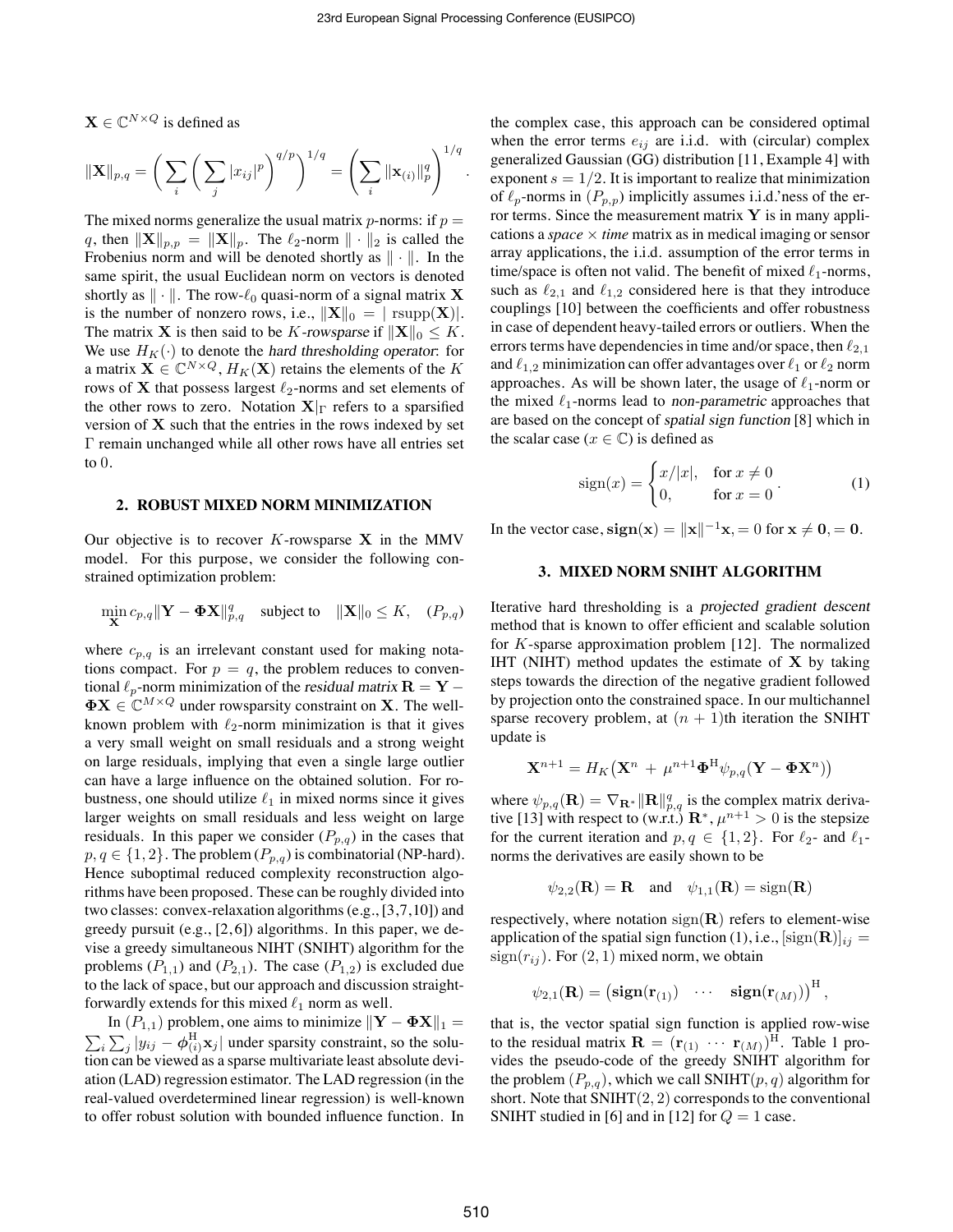| <b>Algorithm 1:</b> SNIHT $(p, q)$ algorithm                                                                                                                                                                                             |  |  |  |  |  |
|------------------------------------------------------------------------------------------------------------------------------------------------------------------------------------------------------------------------------------------|--|--|--|--|--|
| <b>input</b> : Y, $\Phi$ , sparsity K, mixed norm indices $(p, q)$<br><b>output</b> : $(X^{n+1}, \Gamma^{n+1})$ estimates of <b>X</b> and rsupp $(X)$<br><b>initialize:</b> $X^0 = 0$ , $\mu^0 = 0$ , $\Gamma^0 = \emptyset$ , $n = 0$ . |  |  |  |  |  |
| 1 $\Gamma^0$ = rsupp $(H_K(\Phi^H \psi_{p,q}(\mathbf{Y})))$                                                                                                                                                                              |  |  |  |  |  |
| while halting criterion false do                                                                                                                                                                                                         |  |  |  |  |  |
| $\mathbf{R}_{\psi}^n = \psi_{p,q}(\mathbf{Y} - \mathbf{\Phi} \mathbf{X}^n)$<br>2                                                                                                                                                         |  |  |  |  |  |
| $\mathbf{G}^n = \mathbf{\Phi}^{\mathrm{H}} \mathbf{R}^n_{ab}$<br>3                                                                                                                                                                       |  |  |  |  |  |
| $\mu^{n+1} = \text{Complex} \cdot \text{Log} \cdot \text{Log} \cdot (\Phi, \mathbf{G}^n, \Gamma^n, \mu^n, p, q)$<br>$\overline{\mathbf{4}}$                                                                                              |  |  |  |  |  |
| $X^{n+1} = H_K({\bf X}^n + \mu^{n+1}{\bf G}^n)$<br>5                                                                                                                                                                                     |  |  |  |  |  |
| $\Gamma^{n+1} = \text{rsupp}(\mathbf{X}^{n+1})$<br>6                                                                                                                                                                                     |  |  |  |  |  |
| $n = n + 1$<br>7                                                                                                                                                                                                                         |  |  |  |  |  |
| end                                                                                                                                                                                                                                      |  |  |  |  |  |

We now describe the CompStepsize function which computes the stepsize update  $\mu^{n+1}$  in Step 4. Following the approach in [12], assuming that we have identified the correct support at *nth* iteration, then we may look for a stepsize update  $\mu^{n+1}$  as the minimizer of  $\|\mathbf{Y} - \mathbf{\Phi} \mathbf{X}\|_{p,q}^q$  for the gradient ascent direction  ${\bf X}^n + \mu {\bf G}^n|_{\Gamma^n}$ . Thus we find  $\mu > 0$  as the minimizer of the convex function

$$
\left\|\mathbf{Y}-\mathbf{\Phi}\left(\mathbf{X}^{n}+\mu\mathbf{G}^{n}|_{\Gamma^{n}}\right)\right\|_{p,q}^{q}=\left\|\mathbf{R}^{n}-\mu\mathbf{B}^{n}\right\|_{p,q}^{q}
$$
 (2)

where  $\mathbf{R}^n = \mathbf{Y} - \mathbf{\Phi} \mathbf{X}^n$  and  $\mathbf{B}^n = \mathbf{\Phi}_{\Gamma^n} \mathbf{G}_{(\Gamma^n)}$  When  $p = q$ this reduces to minimizing a simple linear regression estimation problem,  $\min_{\mu} ||\mathbf{r} - \mu \mathbf{b}||_p^p$ , where the response is  $\mathbf{r} =$  $vec(\mathbf{R}^n)$  and the predictor is  $\mathbf{b} = \text{vec}(\mathbf{B}^n)$ . Thus when using  $p = q = 2$  as in conventional SNIHT [6], the minimizer of (2) is easily found to be  $\mu^{n+1} = \|\mathbf{G}^n_{(\Gamma^n)}\|^2 / \|\mathbf{\Phi}_{\Gamma^n}\mathbf{G}^n_{(\Gamma^n)}\|^2.$ However, for the robust estimators that we are interested in, i.e., when using  $(p, q) = (1, 1)$  and  $(p, q) = (2, 1)$ , a minimizer of (2) can not be found in closed-form. In the  $(p, q)$  =  $(1, 1)$  case, it is easy to show that the solution  $\mu$  verfies the following fixed point (FP) equation  $\mu = H(\mu)$ , where

$$
H(\mu) = \left(\sum_{i,j} |\tilde{r}_{ij}|^{-1} |b_{ij}|^2\right)^{-1} \sum_{i,j} |\tilde{r}_{ij}|^{-1} \text{Re}(b_{ij}^* r_{ij}),
$$

and  $\tilde{\mathbf{R}} = \mathbf{R}^n - \mu \mathbf{B}^n = (\tilde{r}_{ij})$  depends also on the unknown  $\mu$ . Then, instead of choosing the next update  $\mu^{n+1}$  as the minimizer of (2) which could be found by running the FP iterations  $\mu_i = H(\mu_{i+1})$  for  $i = 0, 1, \dots$  until convergence (with initial value  $\mu_0 > 0$ ), we use a 1-step FP iterate which corresponds to a single iteration with initial value of iteration given by the previous stepsize  $\mu^n$ . In other words, in Step 4, we set  $\mu^{n+1} = H(\mu^n)$ . In our simulation studies we noticed that this 1-step FP iterate often gave a very good approximation of the true solution (within 3 decimal accuracy). In case we use  $(p, q) = (2, 1)$ , it is easy to show that the solution  $\mu$ verifies the FP equation  $\mu = H^*(\mu)$ , where

$$
H^{\star}(\mu) = \left(\sum_{i} \|\tilde{\mathbf{r}}_{(i)}\|^{-1} \|\mathbf{b}_{(i)}\|^2\right)^{-1} \sum_{i} \|\tilde{\mathbf{r}}_{(i)}\|^{-1} \text{Re}(\mathbf{b}_{(i)}^{\text{H}} \mathbf{r}_{(i)})
$$



**Fig. 1.** Average MSE of SNIHT $(p, q)$  methods as a function of SNR in (a)  $\mathbb{C}\mathcal{N}(0, \sigma^2)$  noise and (b)  $\mathbb{C}t_3(0, \sigma^2)$  noise.

and the same approach, i.e.,  $\mu^{n+1} = H^*(\mu^n)$ , is used for computing the stepsize update.

#### **4. SIMULATION STUDIES**

Next we illustrate the usefulness of the methods in a variety of noise environments and SNR levels. Also, the effect of number of measurement vectors Q on recovery probability will be illustrated. The elements of  $\Phi$  are drawn from  $\mathbb{C}\mathcal{N}(0,1)$  distribution and the columns are unit-norm normalized. The coefficients of  $K$  non-zero row vectors of  $X$  have equal amplitudes  $\sigma_x = |x_{ij}| = 1 \ \forall i \in \Gamma, j = 1, \ldots, Q$  and uniform phases, i.e.,  $\text{Arg}(x_{ij}) \sim Unif(0, 2\pi)$ . The support  $\Gamma = \text{supp}(\mathbf{X})$  is randomly chosen from  $\{1, \ldots, N\}$  without replacement for each trial. We define the (generalized) *signal to noise ratio (SNR)* as  $SNR(\sigma) = 10 \log_{10}(\sigma_x^2/\sigma^2)$  =  $-20 \log_{10} \sigma$  which depends on the scale parameter  $\sigma$  of the error distribution. For robustness purposes, we will study the performance in i.i.d. complex circular t-distributed noise with  $ν$  degrees of freedom (d.o.f.),  $e_{ij}$  ~  $\mathbb{C}t_{ν}(0, σ^2)$ , when  $ν ≤ 5$ and the scale parameter is  $\sigma^2 = \text{Med}_{F_e}(|e_{ij}|^2)$ . This is an example of a heavy-tailed distribution with  $\nu = 1$  corresponding to Cauchy distribution. Also note that at the limit  $\nu \to \infty$  one obtains the complex Gaussian distribution.

As performance measures of sparse signal recovery, we use both the (observed) mean squared error  $MSE(\hat{X})$  =  $\frac{1}{LQ}\sum_{\ell=1}^{L} \left\|\hat{\mathbf{X}}^{[\ell]} - \mathbf{X}^{[\ell]}\right\|^2$  and the empirical probability of exact recovery, PER  $\triangleq \frac{1}{L} \sum_{\ell=1}^{L} I(\hat{\Gamma}^{[\ell]} = \Gamma^{[\ell]}),$  where  $I(\cdot)$ denotes the indicator function,  $\hat{\mathbf{X}}^{[\ell]}$  and  $\hat{\Gamma}^{[\ell]} = \text{rsupp}(\hat{\mathbf{X}}^{[\ell]})$ denote the estimate of the K-sparse signal  $X^{[\ell]}$  and the signal support  $\Gamma^{[\ell]}$  for the  $\ell$ th Monte Carlo (MC) trial, respectively. In all simulation settings described below, all the reporeted figures are averages over  $L = 2000$  MC trials, the length of the signal is  $N = 512$ , the number of measurements is  $M = 256$ , and the sparsity level is  $K = 8$ . The number of measurement vectors is  $Q = 16$  unless otherwise stated.

Figure 1(a) depicts the MSE as a function of SNR in i.i.d. circular Gaussian noise,  $e_{ij} \sim \mathbb{C} \mathcal{N}(0, \sigma^2)$ , where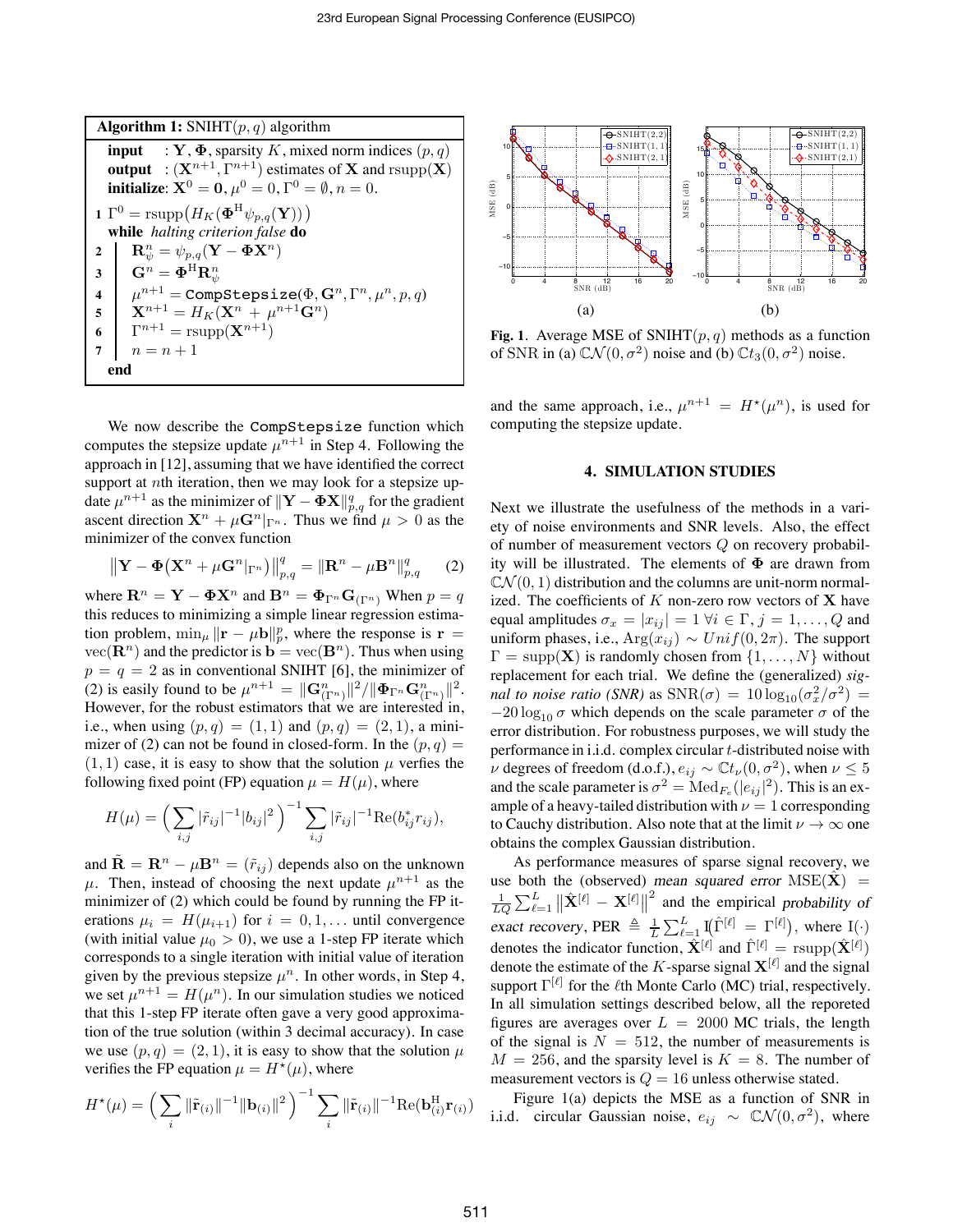|            | $SNR$ (dB) |     |     |     |     |     |     |  |  |
|------------|------------|-----|-----|-----|-----|-----|-----|--|--|
|            |            |     |     |     | 10  |     | 14  |  |  |
| SNIHT(2,2) |            |     | .6  | .61 | .94 | .99 | .99 |  |  |
| SNIHT(1,1) |            | .25 | .91 |     | 1.0 |     |     |  |  |
| SNIHT(2,   |            | .02 | .38 | .96 | 1.0 |     |     |  |  |

**Table 1.** PER rates in  $\mathbb{C}t_3(0,\sigma)$  distributed noise as a function of SNR (dB). System parameters were  $(M, N, K, Q)$  =  $(256, 512, 8, 16).$ 

 $\sigma^2 = \mathbb{E}[|e_{ij}|^2]$ . As expected, the conventional SNIHT(2, 2) has the best performance, but  $SNIHT(2, 1)$  suffers a negligible 0.07 dB loss, whereas  $SNIHT(1, 1)$  attain 1.07 dB performance loss. Note that  $SNR = 6$  dB is the cutline for which all methods had full PER rate  $(= 1)$ . From 4 dB the PER rate declines and reaches 0 at  $SNR = 0$  dB for all of the methods.

Next we study the performance in  $t$ -distributed noise with  $\nu = 3$  d.o.f. Note that  $C_{3}(0, \sigma)$  distribution has a finite variance so we can expect that also  $SNIHT(2, 2)$  can still work reliably in this setting. Figure 1(b) which depict the MSE vs SNR illustrates severe degradation in reconstruction performance for the  $SNIHT(2, 2)$ . This is further illustrated in Table 1 which provides the PER rates for the considered  $SNIHT(p, q)$  methods. Note that the decline of PER rate starts much earlier for the conventional SNIHT than for the robust methods.

Figure  $2(a)$  depicts the MSE of the methods in t-distributed noise of  $SNR(\sigma) = 10$  dB and d.o.f.  $\nu$  varying in  $\nu \in [1, 5]$ . We observe that  $SNIHT(1, 1)$  has the best performance as it retains low MSE for all values of  $\nu$ . This is in deep contrast to SNIHT(2, 2) which starts an exponential increase at  $\nu \leq 3$ , reaching sky-high MSE levels in Cauchy noise ( $\nu = 1$ ). The PER rates in Table 2 further illustrates the remarkable performance of the robust methods. Note that  $SNIHT(1, 1)$  is able to maintain full PER rates for all values of  $\nu$ , whereas SNIHT(2, 2) fails completely for  $\nu < 3$ .

The usefulness of joint recovery becomes more pronounced at low SNR's, where multiple measurements can dramatically improve on the recovery by exploiting the joint information. This is illustrated in our next simulation set up, where d.o.f.  $\nu$  of the t-distributed noise is fixed at  $\nu = 3$ and the SNR is 10 dB. Figure 2(b) depicts the PER rates for increasing number of measurement vectors Q. As can be seen, the PER rate increases as a function of Q from poor 14% (when  $Q = 2$ ) to near full 100% recovery (when  $Q = 6$ ) when using  $SNIHT(1, 1)$  method. Again,  $SNIHT(2, 1)$  is slightly behind in performance to  $SNIHT(1, 1)$ . Conventional SNIHT $(2, 2)$  is drastically behind the robust methods, reaching highest 96.6% rate when  $Q = 18$ . This is again in deep contrast with near  $100\%$  PER obtained by SNIHT $(1, 1)$ method only with  $Q = 6$  samples.



**Fig. 2**. (a) MSE of SNIHT(p, q) methods in  $\mathbb{C}t_{\nu}(0, \sigma^2)$  noise as a function of  $\nu$ ; (b) Empirical PER rates of SNIHT(p, q) methods as a function of Q in  $\mathbb{C}t_3(0, \sigma^2)$  noise. In both setting, the SNR was  $SNR(\sigma) = 10$  dB.

| <b>SNIHT</b> | Degrees of freedom $\nu$ |     |     |     |     |     |     |     |  |  |
|--------------|--------------------------|-----|-----|-----|-----|-----|-----|-----|--|--|
| (p, q)       |                          |     |     |     |     |     |     |     |  |  |
| 2<br>2.      |                          |     |     |     |     | .94 | .99 |     |  |  |
| 2.           |                          | .07 | .55 | .90 | .98 |     |     | 1.0 |  |  |
|              | 1.0                      | 10  |     | 1.0 |     |     |     |     |  |  |

**Table 2.** PER rates in i.i.d.  $\mathbb{C}t_{\nu}(0, \sigma^2)$  noise for different d.o.f.  $\nu$  and  $SNR(\sigma) = 10$  dB. System parameters were  $(M, N, K, Q) = (256, 512, 8, 16).$ 

#### **5. APPLICATIONS TO SOURCE LOCALIZATION**

Consider a sensor array consisting of  $M$  sensors that receives K narrowband incoherent farfield plane-wave sources from a point source  $(M > K)$ . At discrete time t, the array output (snapshot)  $y(t) \in \mathbb{C}^m$  is a weighted linear combination of the signal waveforms  $\mathbf{x}(t)=(x_1(t),\ldots,x_K(t))^{\top}$  corrupted by additive noise  $e(t) \in \mathbb{C}^M$ ,  $y(t) = A(\theta)x(t) + e(t)$ , where  $A = A(\theta)$  is the  $M \times K$  steering matrix parametrized by the vector  $\boldsymbol{\theta} = (\theta_1, \dots, \theta_K)^\top$  of (distinct) unknown DOA's of the sources. Each column vector  $\mathbf{a}(\theta_i)$ , called the steering vector, represents a point in known array manifold  $\mathbf{a}(\theta)$ . We assume that the number of sources  $K$  is known.

As in [7], we cast the source localization problem as a multichannel sparse recovery problem as follows. We construct an overcomplete  $M \times N$  steering matrix  $A(\theta)$ , where  $\tilde{\boldsymbol{\theta}} = (\tilde{\theta}_1, \dots, \tilde{\theta}_N)^\top$  represents a sampling grid of all source locations of interest. Suppose that  $\hat{\theta}$  contains the true DOA's  $\theta_i$ ,  $i = 1, \ldots, K$ . In this case the measurement matrix  $Y =$  $(\mathbf{y}(t_1) \quad \cdots \quad \mathbf{y}(t_Q)) \in \mathbb{C}^{M \times Q}$  consisting of snapshots at time instants  $t_1, \ldots, t_Q$  can be *exactly* modelled as MMV model in which the signal matrix  $\mathbf{X} \in \mathbb{C}^{N \times Q}$  is K-rowsparse matrix, whose  $K$  non-zero row vectors correspond to source signal sequences. Thus finding the DOA's of the sources is equivalent to identifying the support  $\Gamma = \text{supp}(\mathbf{X})$ . Since the steering matrix  $A(\theta)$  is known, we can use SNIHT methods to identify the support.